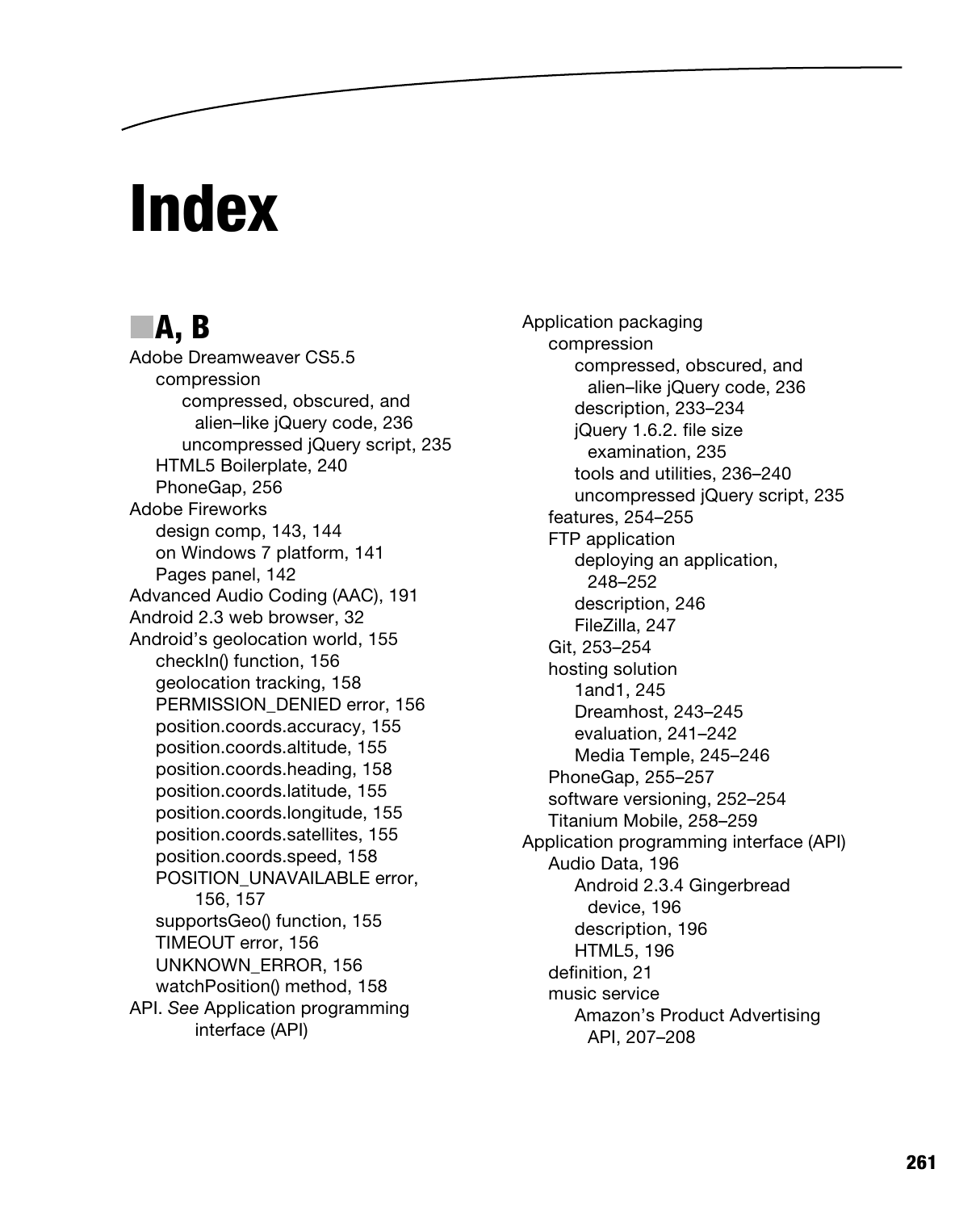description, 202 Last.fm, 203–206 Asynchronous JavaScript And XML (AJAX) asynchronous transfer Android operating system, 214 beginning my search, 213 description, 211 false setting, 230–231 flash video, 215 Google search home page, 212 description, 211 JavaScript and XML, 215–216 POST *vs*. GET, 230 RSS feeds, 220 JSON output and display it, 224–226 Pipes creation, 221–224 username availability check username page, 228 check\_name.php Script, 227–228 checking code, 229 checkname.html Page, 228 description, 226 not available screen, 229 Users Table, 227 validation and forms auto–submission, 229 word–of–the–day application Android web browser, 219–220 onreadystatechange Function, 217 readyState and status, 218 request.send() function, 218 word.txt file, 216–217 Audacity audio editor editing, 192 export option, 195 LAME MP3 Library download page, 194 preferences dialog box, 193 Audio, mobile web applications audacity audio editor editing, 192 export option, 195

LAME MP3 Library download page, 194 preferences dialog box, 193 audio codecs AAC, 191 MP3, 190–191 Ogg, 191 Audio Data API Android 2.3.4 Gingerbread device, 196 description, 196 HTML5, 196 description, 187 HTML5 audio tag Android Gingerbread 2.3 device, 189 attributes, 188 elements, 188 integration, 189–190 music service APIs Amazon's Product Advertising API, 207–208 description, 202 Last.fm, 203–206

## ■**C**

CartoDB, 164 Cascading Style Sheets (CSS) Family Chore list, 3 frameworks, 130–131 320 and Up, 133–135 biosketch, framework comparison, 135–140 Less Framework 4, 132–133 1140px Grid, 131 HTML tag, 5 Patriotic Chore list, 4 Cell tower triangulation, 146 ChangeDiv() function, 154 CheckIn() function, 154, 156 CloudMade, 164 Codecs audio AAC, 191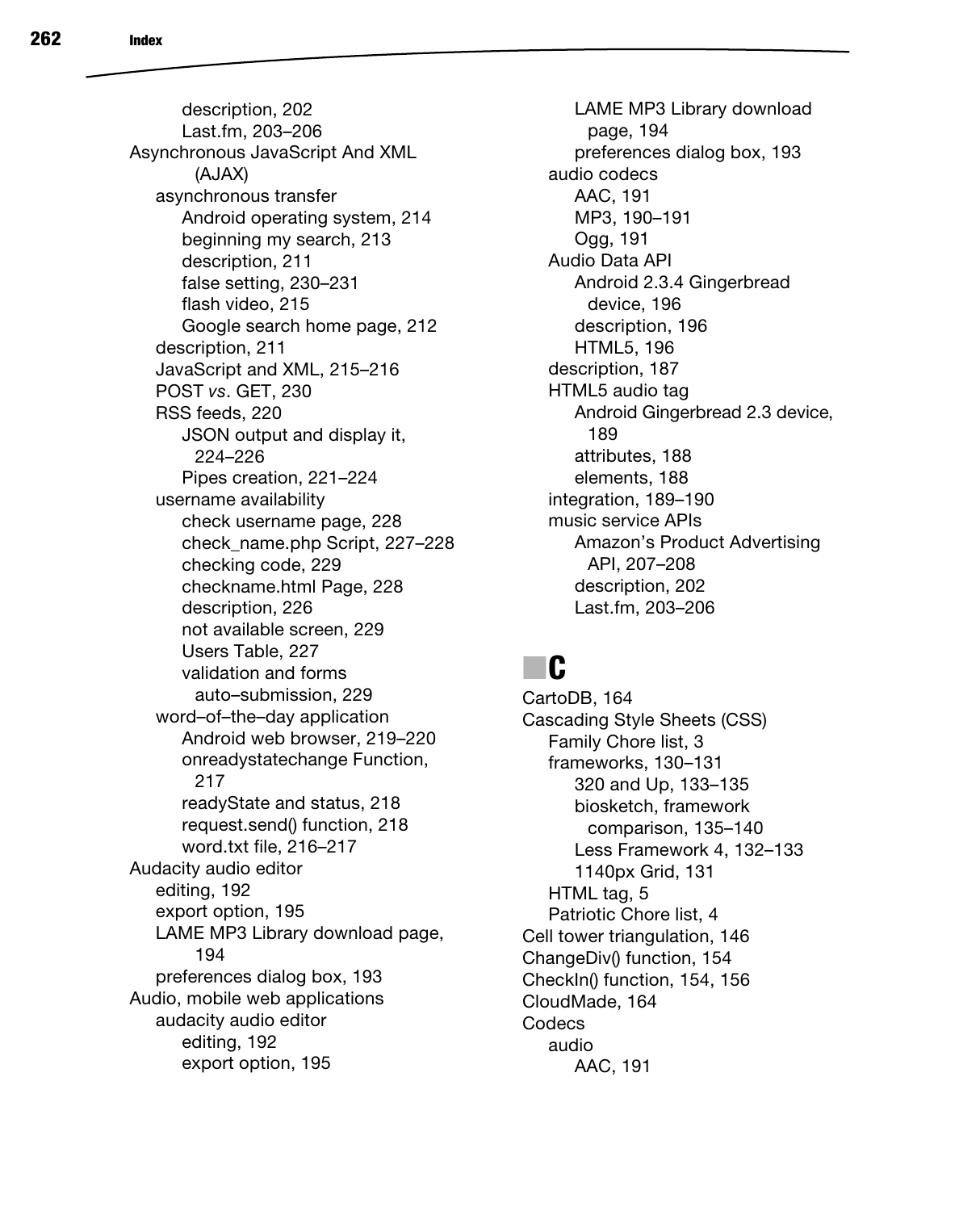description, 190 MP3, 190–191 Ogg, 191 video h.264/MPEG-4, 199 Ogg Theora, 199 WebM, 199–200 Compression compressed, obscured, and alien–like jQuery code, 236 description, 233–234 jQuery 1.6.2. file size examination, 235 tools and utilities applications, 238 HTML5 Boilerplate, 239–240 Packer, 238 YUI compressor, 236–237 uncompressed jQuery script, 235 Cross-domain scripting, 22 Cross-site scripting (XSS), 22 Crude mockup, 58 CSS. *See* Cascading Style Sheets (CSS)

## ■**D**

deviantART, 124–125 Document Object Model (DOM), 36, 147 Dreamhost description, 243 VPS, 244–245 Droid Sans font, 29, 127

### ■**E**

Extensible Markup Language (XML) interactions, 10 my personal blog, 9–10 RSS feed, 8–9 RSS icon, 8

#### ■**F**

FAILboard Pro, 54–55 File Transfer Protocol (FTP) application

Cyberduck, 248 deploying an application, 248–252 description, 246 FileZilla description, 247 directory creation, 250–252 host connection information, 249 Unknown Host Key prompt, 250 without configuration, 249 SFTP, 248–252 FileZilla description, 247 directory creation, 250–252 host connection information, 249 Unknown Host Key prompt, 250 without configuration, 249 Find Icons search engine, 123 Font issues, 129–130

## ■**G**

**Geolocation** application, 151–152 changeDiv() function, 154 checkIn() function, 154 HTML review, 153 navigator.geolocation.getCurrent Position(), 154 supportsGeo() function, Redux, 153 utility function, 153 cell tower triangulation, 146 desktop browser test for geolocation support, 149 Document Object Model (DOM), 147 Global Positioning System (GPS), 146 IP address allocation, 146 mobile browser test for geolocation support, 149 settings, 147 simple geolocation support, 148, 150 tracking, 158 WiFi triangulation, 146 Global Positioning System (GPS), 146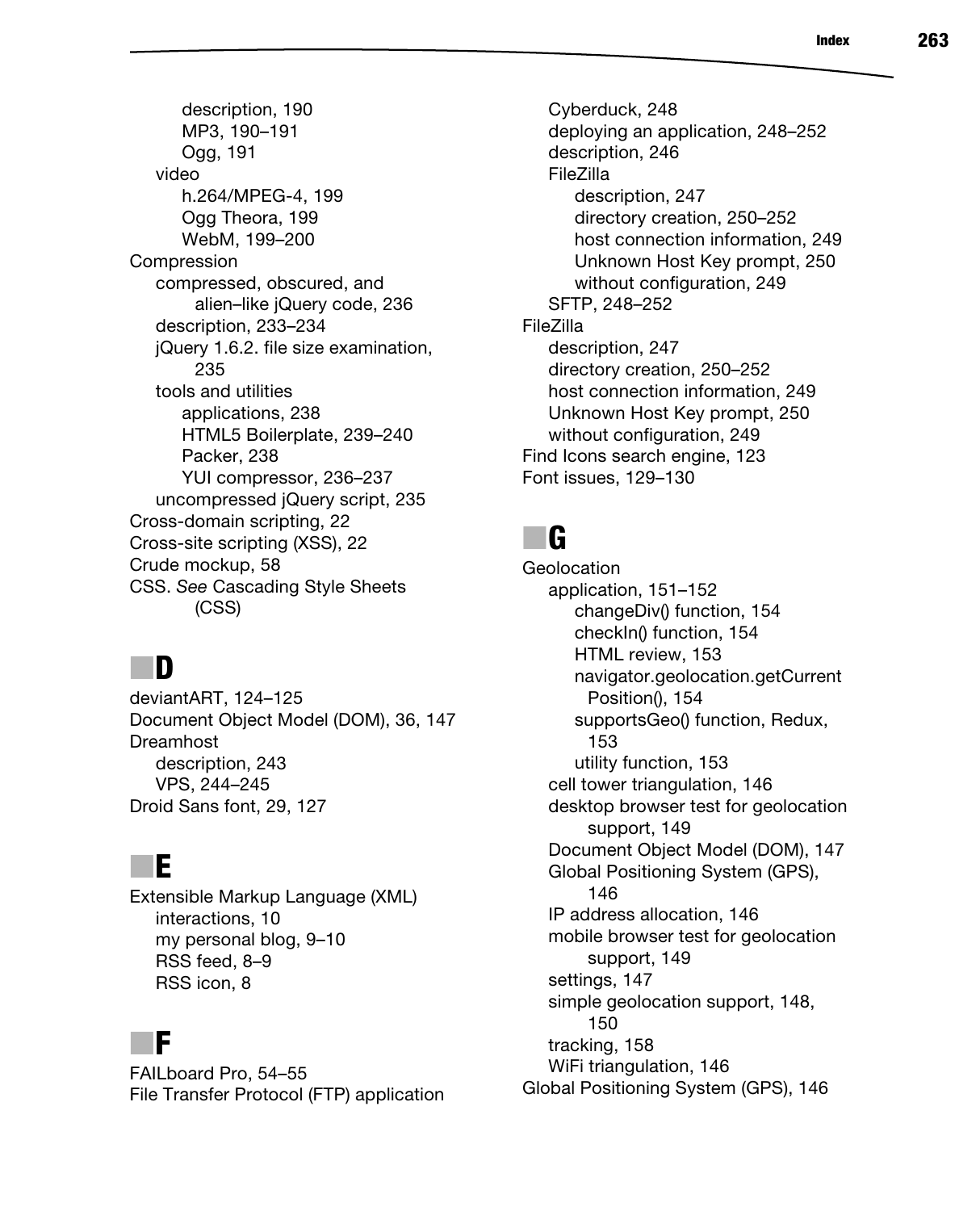Google Maps, 160–163 location-based services, 163 CartoDB, 164 CloudMade, 164 Mapnik, 164 Mapstraction, 164 Open Street Map, 164 pros and cons, 163–164 Wax, 164 Google Nexus One, 89–90 Google web fonts, 128–129 GPS. *See* **•** Global Positioning System (GPS)

## ■**H**

.htaccess user agent detection, 97–98 h.264, 199 Hosting solution 1and1, 245 evaluation, 241–242 Media Temple, 245–246 HotGloo, 58–59 HTML. *See* HyperText Markup Language (HTML) HTML5 audio tag Android Gingerbread 2.3 device, 189 attributes, 188 elements, 188 video tag Android 2.3.4 Gingerbread device, 198 attributes, 198 elements, 197 features, 198 HTML5 Boilerplate configuration, 240 description, 239 structure, 239 HTML5 location-based applications Android's geolocation world checkIn() function, 156 geolocation tracking, 158 PERMISSION\_DENIED error, 156

position.coords.accuracy, 155 position.coords.altitude, 155 position.coords.heading, 158 position.coords.latitude, 155 position.coords.longitude, 155 position.coords.satellites, 155 position.coords.speed, 158 POSITION\_UNAVAILABLE error, 156, 157 supportsGeo() function, 155 TIMEOUT error, 156 UNKNOWN\_ERROR, 156 watchPosition() method, 158 geolocation, 145 cell tower triangulation, 146 desktop browser test for geolocation support, 149 Document Object Model (DOM), 147 Global Positioning System (GPS), 146 IP address allocation, 146 mobile browser test for geolocation support, 149 settings, 147 simple geolocation support, 148, 150 WiFi triangulation, 146 geolocation application, 151–152 changeDiv() function, 154 checkIn() function, 154 HTML review, 153 navigator.geolocation.getCurrent Position(), 154 supportsGeo() function, Redux, 153 utility function, 153 Google Maps, 160–163 location-based services, 163–164 location gaming, 164–166 Human-Readable Data Interchange, 10–11 HyperText Markup Language (HTML) bodytag, 2 code, 2 description, 1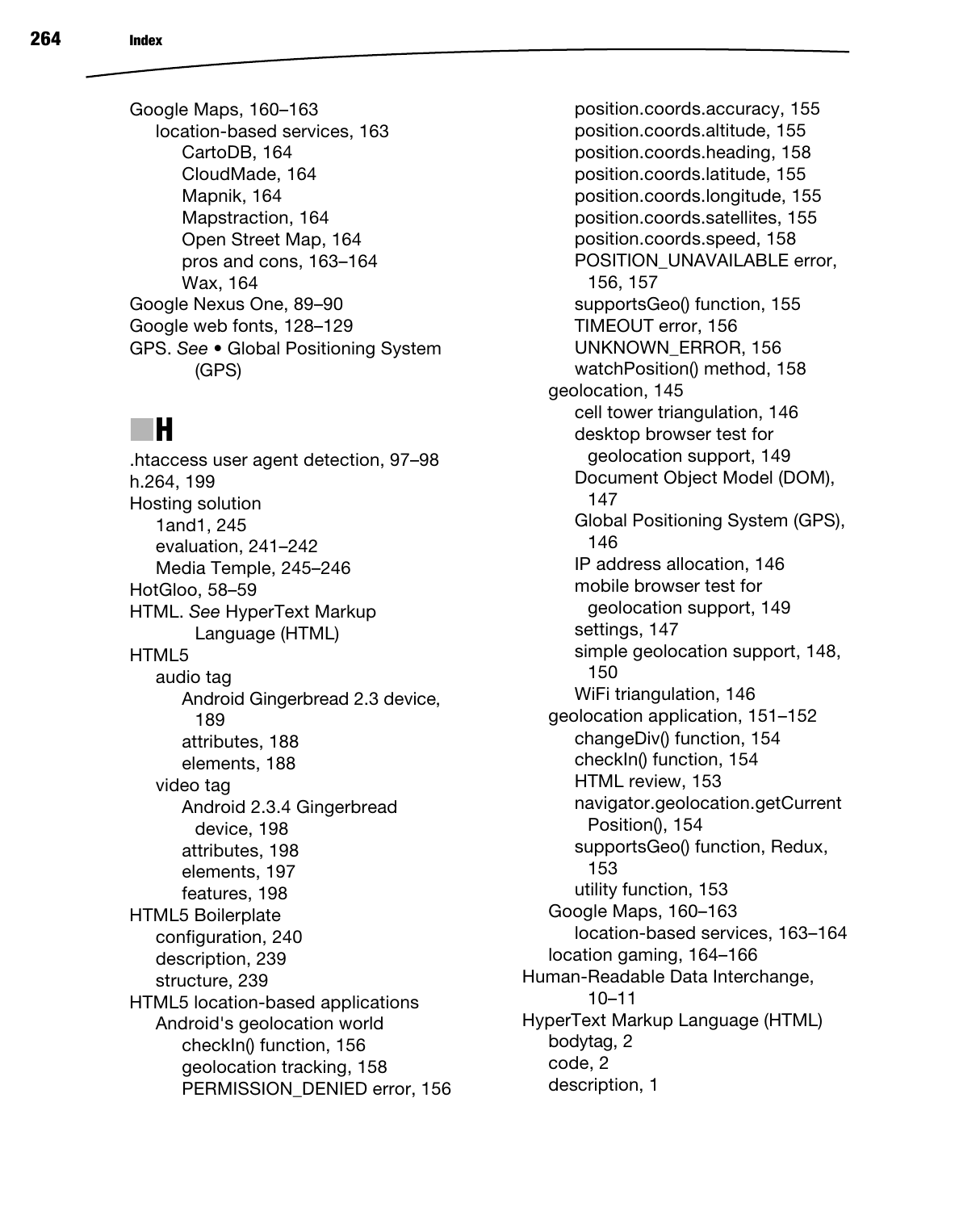page header, 2 review, 153

## ■ **I**

I Love Ham CSS, 41–43 HTML markup, 39–41 JavaScript, 43–48 web application, 21 Iconfinder, 121–122 Icons Find Icons search engine, 123 Iconfinder, 121–122 Init() function, 36 Internet applications Adobe Fireworks, 141 design comp, 143, 144 on Windows 7 platform, 141 Pages panel, 142 CSS frameworks, 130–131 1140px Grid, 131 320 and Up, 133–135 biosketch, framework comparison, 135–140 Less Framework 4, 132–133 icons Find Icons search engine, 123 icon usage, favicon, 123–124 Iconfinder, 121–122 stock photography deviantART, 124–125 iStockphoto, 125–126 photo usage rules, 126 web fonts Droid Sans font, 127 Google, 128–129 issues, 129–130 IP address allocation, 146 iStockphoto, 125–126

## ■**J, K**

JavaScript, web design, 6–8 JavaScript Object Notation (JSON), 10–11

with padding, 22 JavaScript user agent detection detection code, 92–93 single-platform developer, 94 Android Browser, 96 App HTML Page, 94–95 Safari, 97 jQuery JavaScript framework, 33 jQuery Mobile animation, 109 Avery native looking user interface, 102 content data-attribute, 101 dialog boxes, 111–113 features, 100 HTML markup, 101 invalid custom mood attribute, 100 multiple pages, 102 about and contact pages, 106–107 about Page, 108 contact page, 109 contents, 103 count bubble list, 104 footer, 105 form elements, 105 home page, 107 inset search fields, 104 nested list, 104 search filter box, 105 thumbnail and icon list, 104 transition and theme attributes, 105 UI elements, 102 Simple Calc, 118–120 ThemeRoller, 113 Adobe kuler swatches, 116 configuration, 116 customizing options, 115 download theme window, 117 My custom theme, 117 start up screen, 114 transition page, 109–111 valid data-mood attribute, 100 JSON. *See* JavaScript Object Notation (JSON)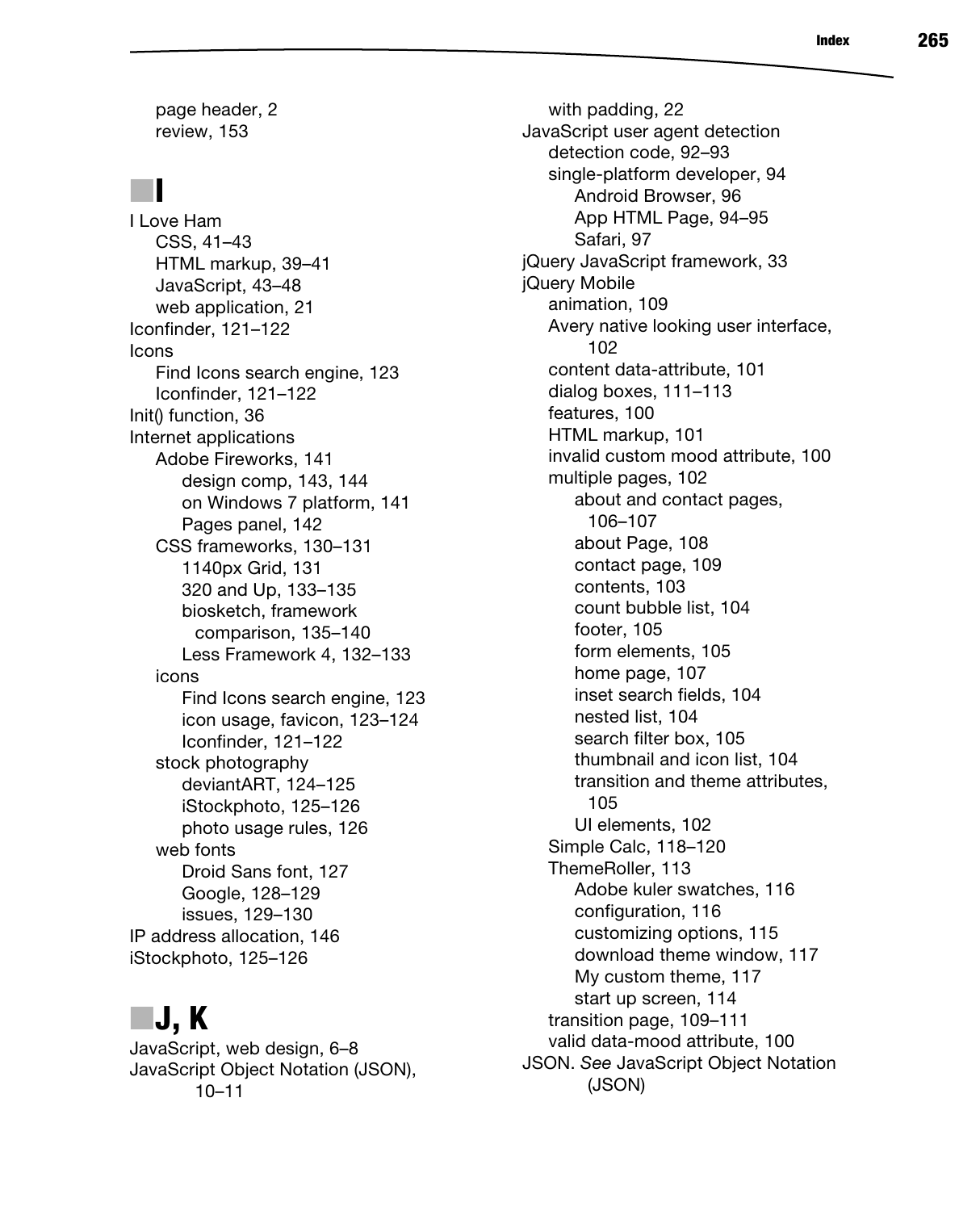## ■**L**

Less Framework 4, 132–133 Location gaming, 164–166 Location-based services CartoDB, 164 CloudMade, 164 Mapnik, 164 Mapstraction, 164 Open Street Map, 164 pros and cons, 163–164 Wax, 164

#### ■**M, N**

MapMe() function, 162 Mapnik, 164 Mapstraction, 164 META tags description, 85 history, 86 viewport element, 86 Android Webkit browser, 89 code adds, 88 description, 86 device pixel density, 89 scale values, 88 user-scalable turned off, 88–89 Who's That Tweet game, 87 Mobile interfaces mobile strategy, 56 native applications, 54–55 web applications, 56 web sites, 55–56 Mobile web applications 3G technologies, 11–12 audio audacity audio editor, 192–195 audio codecs, 190–192 Audio Data API, 196–197 HTML5 audio tag, 188–189 integration, 189–190 music service APIs, 202–208 concepts, 15 Keep it Simple Stupid, 17–19 monetization, 16

test-retest reliability, 17 Think Like A User, 16 External Keyword tool, 50, 51 Google Keyword Search, 51 KISS principle, 18 languages and protocols, 12 desktop-view, my blog, 14 mobile view, my blog, 15 PDAs, 12–14 WAP, 14 Partial Keyword Ideas list, 51 planning description, 53 FAILboard Pro, 54–55 mobile strategy, 56 mobile web sites, 55–56 native applications, 54–55 web applications, 56 structuring code structure, 60–62 crude mockup, 58 description, 57 folder structure, 62–63 HotGloo, 58–59 Wireframing / Mockup, 57–58 Twitter, 19 user movement, 59–60 users, 51 age distribution, 53 description, 52 fictional transit application, 52 video description, 197 Handbrake, 200–202 HTML5 video tag, 197–198 video codecs, 199–200 web design CSS, 3–5 HTML, 1–3 JavaScript, 6–8 JSON, 10–11 XML, 8–10 Move Me application global state variables, 173 limitations, 181 local transport searches, 176–177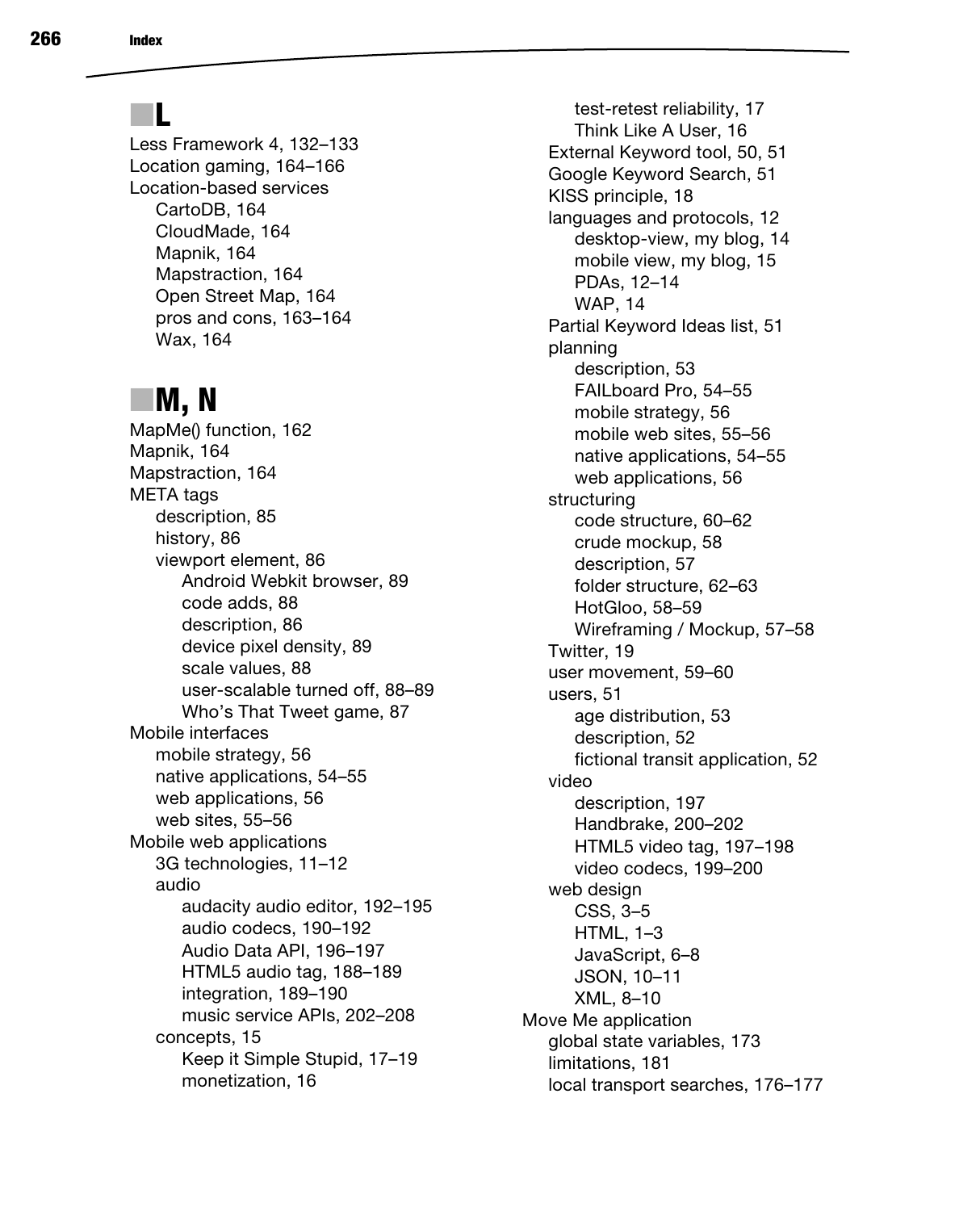location markers customization, 173–174 map preparation, 174–176 running the code, 177–179 source code, 169–172 transport possibilities, 180 with dedicated transit buttons, 180 MP3, 190–191 MPEG-4, 199 Music service APIs Amazon's Product Advertising API description, 207 iObjects Code Sample, 208 Last.fm API request documentation, 205 description, 203 scrobbling process, 206 Web Services page, 204

## ■**O**

Ogg audio codecs, 191 video codecs, 199 Open Street Map, 164

## ■**P, Q**

Packer, 238 Personal digital assistants (PDAs), 12–14 PhoneGap, 255–257 Photo usage rules, web apps, 126 PHP user agent detection, 91–92 1140px Grid, 131

#### ■**R**

RSS feeds, 220 JSON output and display it, 224–226 Pipes creation, 221 completed Pipe, 223–224 editor, 222 Fetch Site, 222 homepage, 221 modules, 222

Truncate, 222 Union, 222

## ■**S**

Screen resolution, CSS 3, 65 Daily Droid newspaper CSS code, 74–79 HTML code, 72–74 480 x 859 resolution, 71 859 x 480 resolution, 72 1024 x 600 resolution, 69 1280 x 800 resolution, 70 2048 x 1536 resolution, 70 fixed-width webpage at 1024 x 600 resolution, 66 fixed-width webpage at 2048 x 1536 resolution, 66, 67 flexible-width webpage at 1024 x 600 resolution, 67 flexible-width webpage at 2048 x 1536 resolution, 68 media queries, 79–83 Video Graphics Array (VGA), 65 Simple Calc, 118–120 Software versioning, 252–254 Stock photography deviantART, 124–125 iStockphoto, 125–126 photo usage rules, 126 Structuring, mobile web applications code structure, 60 footer.php file, 61 HTML document, 62 PHP Include Statement, 61 crude mockup, 58 description, 57 folder structure, 62–63 HotGloo, 58–59 Wireframing / Mockup, 57–58 SupportsGeo() function, Redux, 153

#### ■**T**

ThemeRoller, 113 Adobe kuler swatches, 116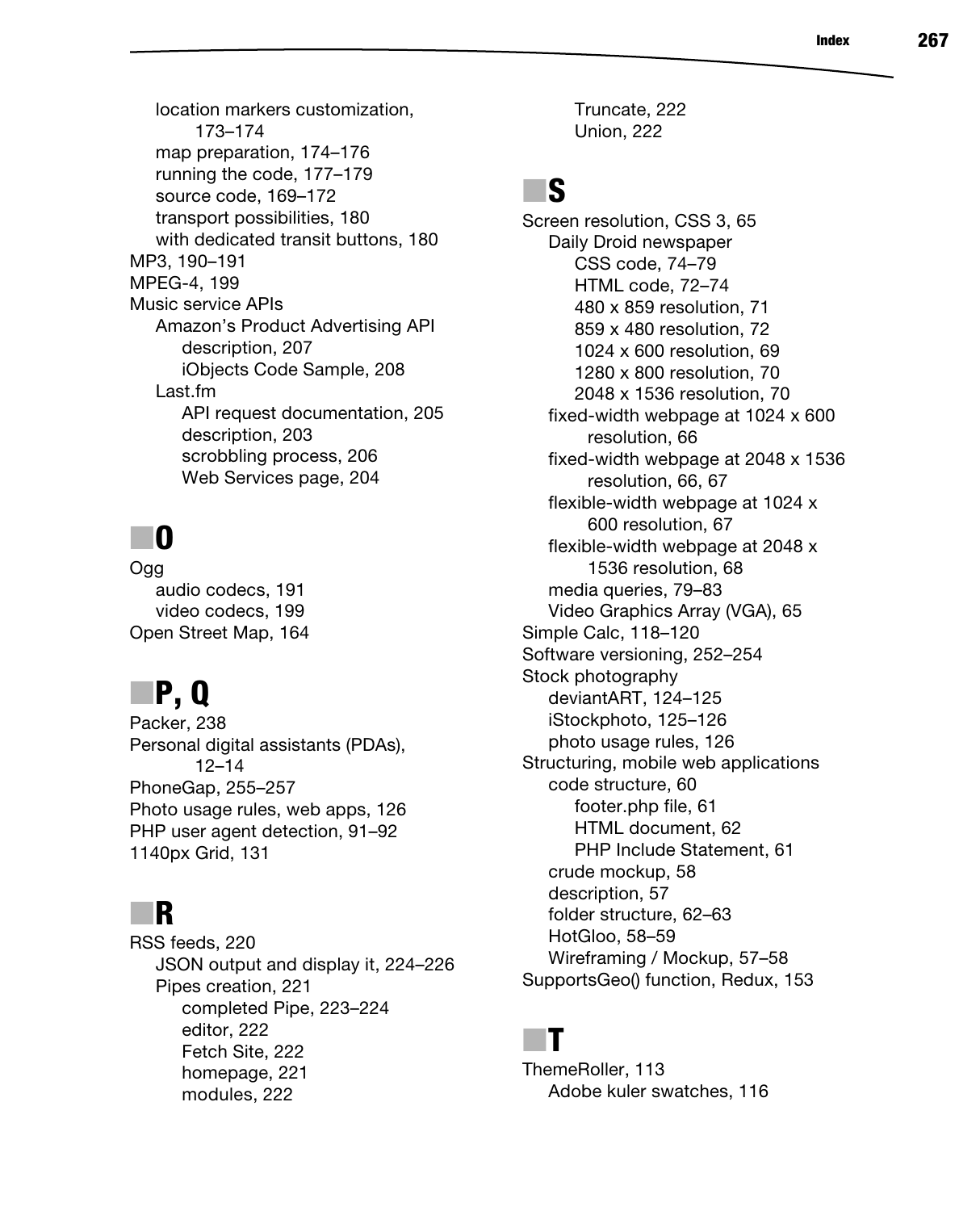configuration, 116 customizing options, 115 download theme window, 117 My custom theme, 117 start up screen, 114 320 and Up framework, 133–135 Titanium Mobile, 258–259 Transit data resources Community Projects, 184 Google's Transit Developers Page, 184 GTFS components, 182–183 One Busway Project, 184 schedules and timetables, 181 timetable realities, 183 UlmApi.de hackathon GTFS application, 184–185 Transport application description, 167–169 execSearch() function, 176, 180 google.load() function, 172 Move Me application global state variables, 173 limitations, 181 local transport searches, 176–177 location markers customization, 173–174 map preparation, 174–176 running the code, 177–179 source code, 169–172 transport possibilities, 180 with dedicated transit buttons, 180 prepareMap() function, 175 processLocalSearchResults() function, 177 transit data resources, 181 Community Projects, 184 Google's Transit Developers Page, 184 GTFS components, 182–183 One Busway Project, 184 schedules and timetables, 181 timetable realities, 183

UlmApi.de hackathon GTFS application, 184–185 Twitter applications I Love Ham CSS, 41–43 HTML markup, 39–41 JavaScript, 43–48 Who's That Tweet?, 26 CSS file, 27–33 HTML markup, 26–27 JavaScript, 33–37 JSON with padding, 22 Uniform Server development environment, 22–25

#### ■**U**

Uniform Server development environment, 22 default WWW folder view, 25 menu, 24 Pre-Check application, 23 quick help documentation, 25 User agents, browser platforms description, 89 JavaScript, 92 detection code, 92–93 single-platform developer, 94–97 PHP, 91–92 Spoofing, 90 Utility function, dynamic page changes, 153

## ■**V**

Video Graphics Array (VGA), 65 Video, mobile web applications codecs h.264/MPEG-4, 199 Ogg Theora, 199 WebM, 199–200 description, 187, 197 Handbrake description, 200 in Windows 7 operating system, 200